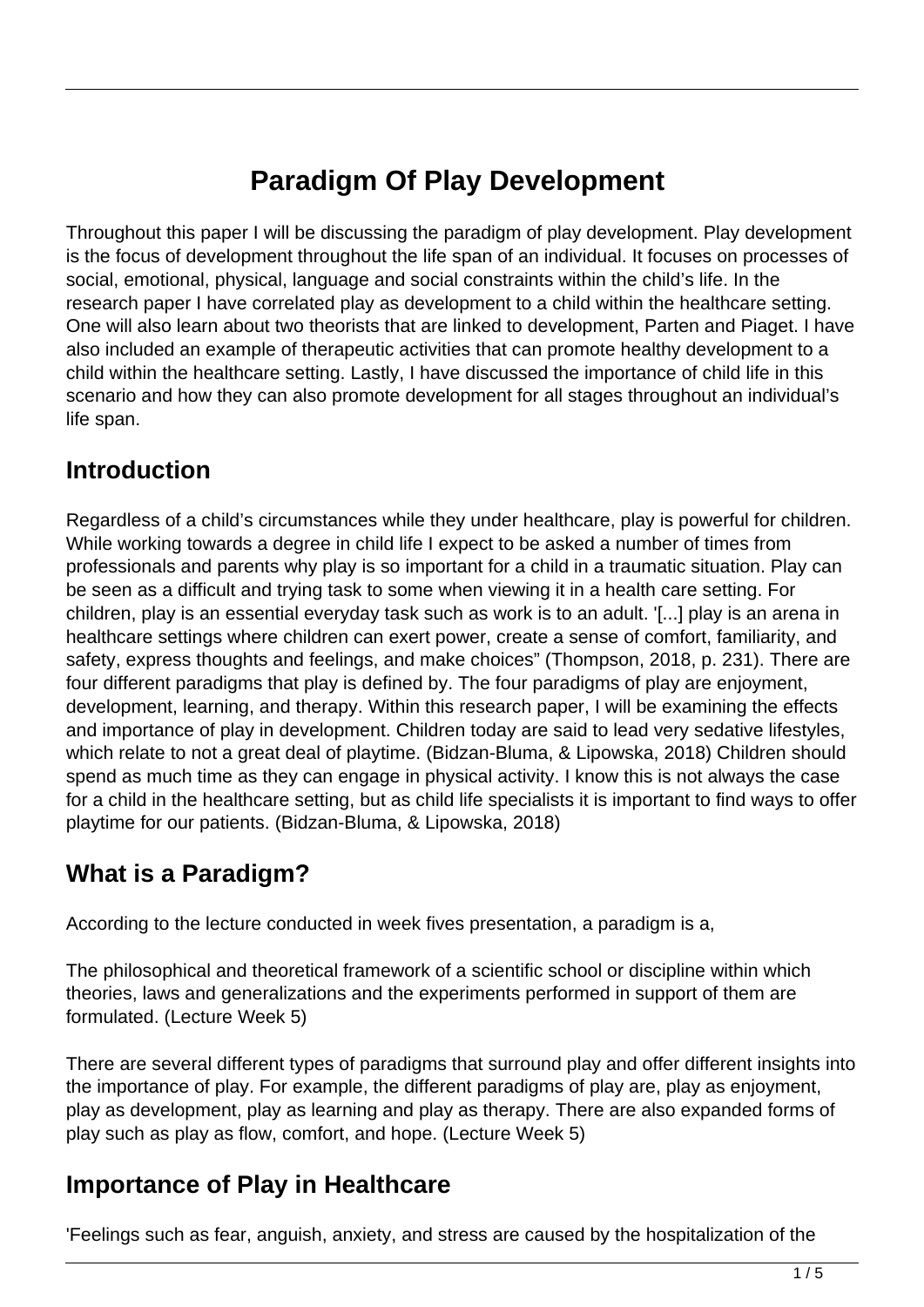child, and the use of play aims to minimize the trauma caused by this process, seeking to provide physical and emotional improvement" (Da Silva, 2018, p. 3485). When a child is in a stressful situation it is important for them to have an opportunity to release stress and use their imagination and creativity. For children play is a normal, everyday functionality of life. When a child is then taken from general life and put into a healthcare setting the question of whether or not they will be able to or have the ability to play. Play helps children to express emotions, have a sense of control and allows for a sense of normalcy. (Jones, 2018, p. 303) For children, the ability to experience play is crucial to growth and development. However, when the child is now faced with a diagnosis and has to be in a healthcare setting the ability to play changes. It is important for professionals in the healthcare setting to understand the need for play to be normalized within this setting. There are many different ways that play can be achieved in the healthcare setting. For example, Jones (2018), talks about using medical equipment for children to learn about what is happening to them as well as be able to play with the same tools on a cloth doll or other resource. Hospitalization can be very scary for children, which can put off a great deal of stress. Not only is it a stressful time, but it can also be threatening. It is during this time that coping and putting the child at ease is the most important. (Li et al., 2016) It is at this time that play in the hospital should be used as intervention an education as well as to promote development. (Li et al., 2016)

## **Theorists in Play as Development**

#### **Parten's Theory of Play**

Parten was a childhood developmentalist. Parten developed four levels of play, solitary play, parallel play, associative play, and cooperative play. (Thompson, 2018, p. 234) Solitary play is nonsocial, unoccupied behavior. This is when the child spends time playing alone while uninterested in others around them. The age of the child at this stage of play is typically under three years of age. (Thompson, 2018, p. 234) The second stage is parallel play. This stage is when children start to play near others, but not with others. During this stage children around the age of three years old find themselves playing independently, but with similar toys as the other children around them. (Thompson, 2018, p. 234) The third stage is associative play. At this time children experience interaction with others without organization or cooperation towards each other. The last stage is the social stage or cooperative play. Older preschool children and younger elementary school children partake in cooperative play. Cooperative play is when the child can be inclusive and demonstrate group activity. (Thompson, 2018, p. 235)

#### **Piaget's Theory of Play**

Like Parten's, Piaget divided his theories of play as development into four stages. The first stage of development is the functional play stage that occurs during the first two years of life. Within this stage, children learn to manipulate objects through repetitive actions. (Thompson, 2018, p. 235) The second stage is the constructive play stage. This stage focuses on goaldirected activities. (Thompson, 2018, p. 235) Within this stage, children start to construct reallife models using objects such as play dough for example. The third stage is dramatic or sociodramatic play. During this stage, the child starts to imaginary roles, interact with other children and use objects to expand their imagination and creativity. (Thomson, 2018, p. 236) The last stage is the Games-With-Rules stage. This is where children have the ability to follow a set of rules in a group and start to enjoy playing games with others. "Through game playing,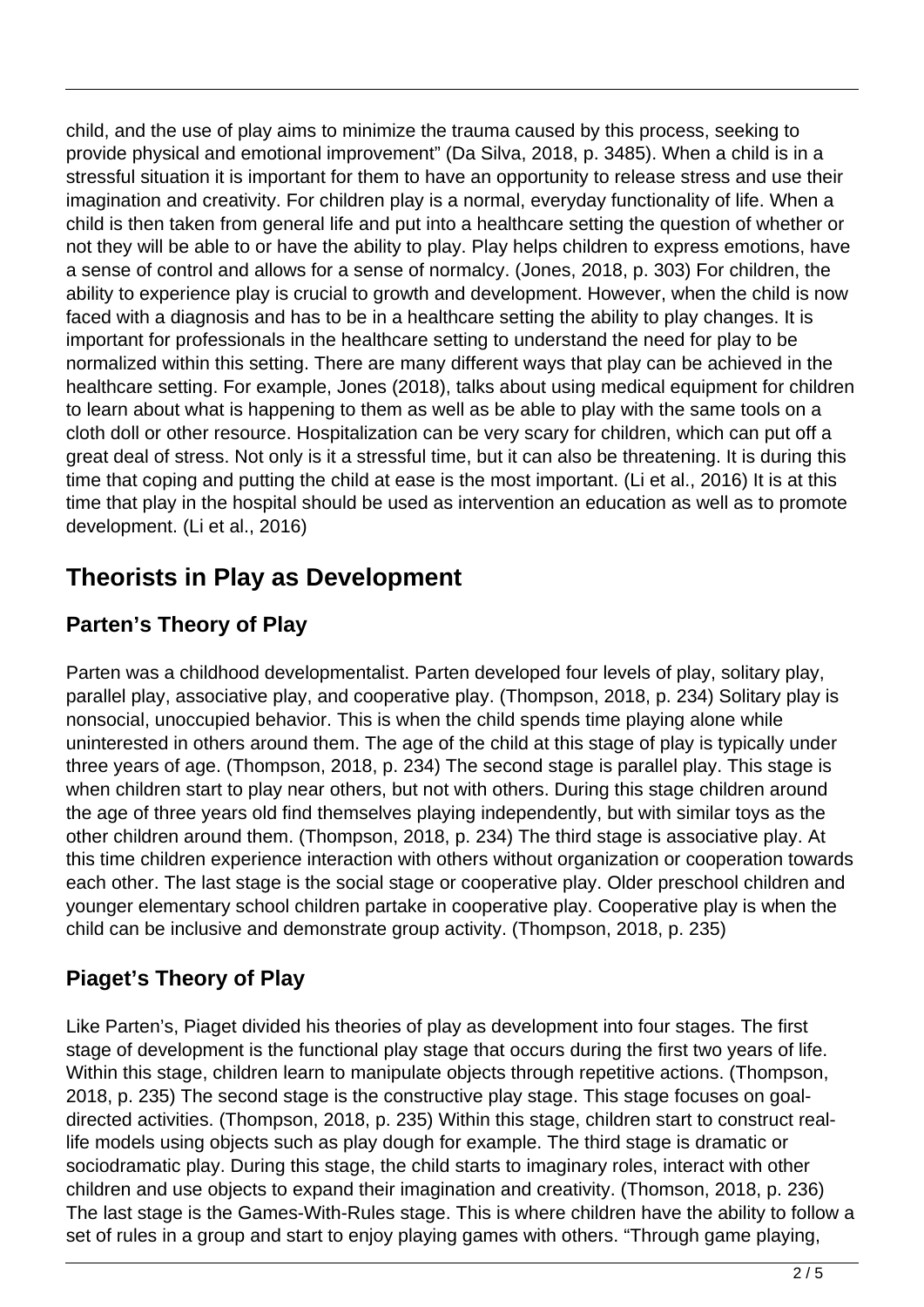children learn how to most fully cooperate, resolve conflicts, and express themselves to others" (Moravcik & Nolte, 2013; Piaget, 1950 as cited by Thompson, 2018, p. 236).

#### **Cognitive Development**

All throughout life play has an impact on an individual's cognitive development. Even though adolescents and adulthood play stimulates development. Throughout life play influences youthfulness, physiological maturity, and experiences. (Ahmad et al., 2016, p. 72) "According to Santrock (2005), play exercises offer numerous open doors for controlling, investigating and honing and are hence profoundly suggested as road for cultivating the intellectual skills of youthful kids' (Ahmad et al., 2018, p. 72). Play offers the ability to explore one's imagination and gives children an opportunity to use problem-solving and decision-making. Learning these skills at a young age enhances a child's cognitive development and gives them life long skills. Play allows for a connection to reality. For example, play enforces feelings, interaction, the use of senses and imagery. (Ahmad et al., 2016, p. 73)

## **Self-Expression & Self-Esteem**

Play is not only board games, video games, dolls, and paint. Play is a way for children to discover who they are as individuals. Play does not only affect cognitive development, but it also affects emotional and physical development. There are several forms of development that Hart and Rollins (2011) focus their therapeutic activities on. For example, there are activities for the development of self-expression, development of self-esteem, body image and aspects of humor. All of these different aspects are important components of child development. When thinking about a child in a healthcare setting, particularly a hospital, I believe that selfexpression and self-esteem are two of the most beneficial to the child.

Self-expression is how a person identifies their individuality. This is where an individual can use their creativity to promote their personality, communication abilities, hairstyle, clothing, art, and their own beliefs. It is important for people to be able to find that there are passionate about and learn to express their individuality however they feel comfortable. (Hart & Rollins, 2011, p. 23) In the healthcare setting self-expression is a way for people to express themselves in a place that they may not feel always feel the most like themselves.

Self-esteem is an emotional feeling that reflects how an individual feels about oneself. "A child with a strong sense of self-esteem is more likely to have the confidence to develop new coping mechanisms, make positive adjustments to change, and capably handle stress" (Hart & Rollins, 2011, p. 45). A child's development of self-esteem is influenced by one's environment. Some examples of environmental influences include what age-appropriate tools are available to them and significant others around them. (Hart & Rollins, 2011, p. 46)

## **Stages of Play Development**

Self-esteem and self-expression affect development differently for each stage of growth. As both individualities are discovered during development, Thompson (2018) discusses the different attributes play development has on these same stages of maturity. Thompson (2018) distinguishes the paradigm of play development through infants and toddlers, preschoolers, school-age children, and adolescents. Infants and toddlers primary form of play is exploration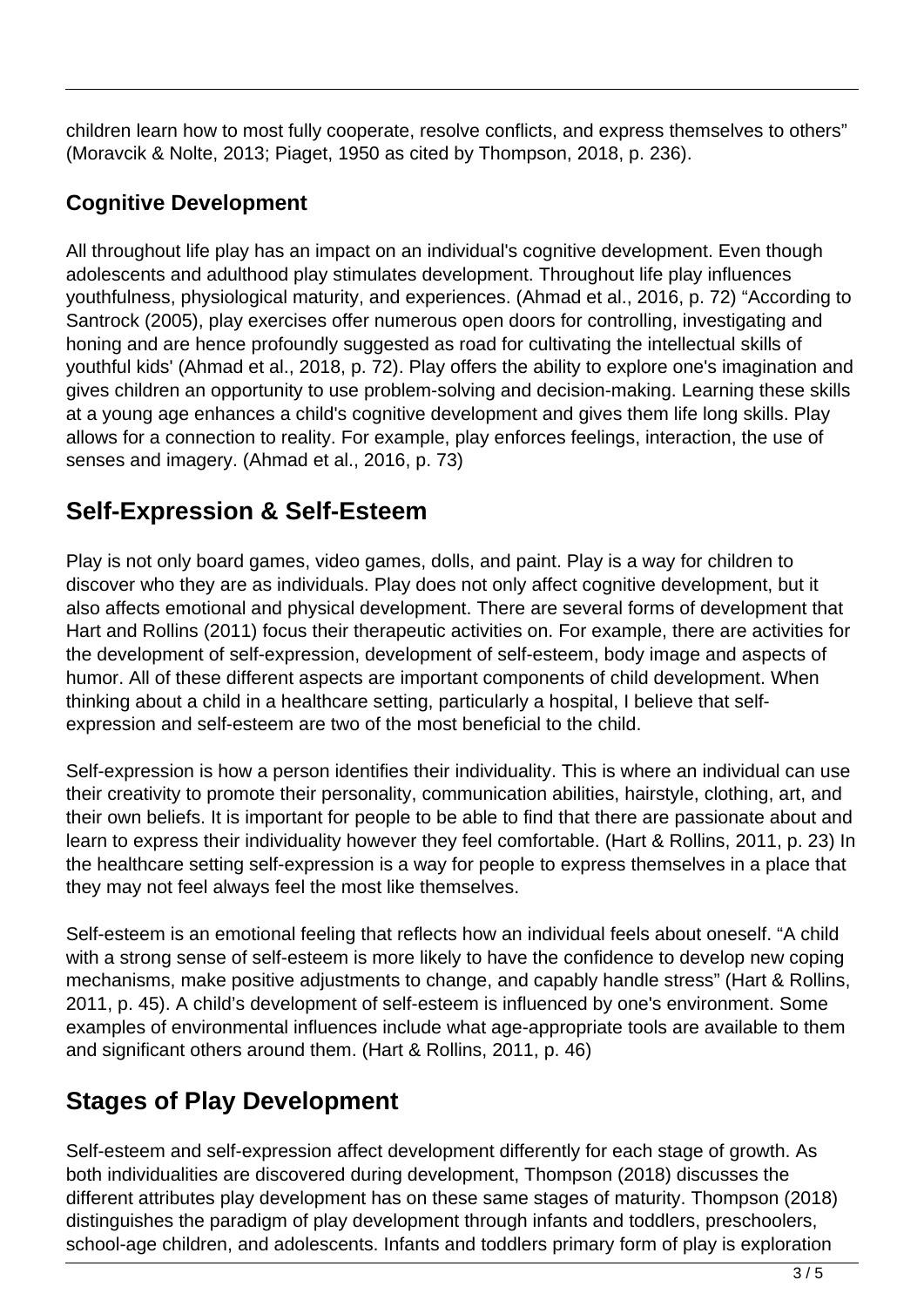and observation. (Thompson, 2018, p. 236) During the first year of life, children will start to reach for objects, use motor skills such as mouthing and shaking as well as grasping objects such as fingers and toys. (Thompson, 2018, p. 236) For infants in critical healthcare instances, they are often times confined to a crib, but it is still important at this stage to encourage sensorimotor skills. When thinking about toddlers it is very important for health care professionals to allow for playtime as it encourages children to learn the manipulation of toys. Health care providers should also be educated on what toys are beneficial for each age group as well. It is important to know that an infant is going to benefit from a rattle or something with lights and sounds where a toddler will need something interactional that offers stimulation. (Thompson, 2018, p. 236-237)

Preschooler's attention to play is based on Paget's preoperational stage in which play is an assimilative function. (Thompson, 2018, p. 237) It is a time that allows for children to use makebelieve and real-life roles as a way to express themselves. "Preschoolers have the task of learning initiative without too much guilt" (Hart & Rollins, 2011, p. 46). When in the healthcare setting ages 3-5 can be the most curious of what is going on around them. This is a time where professionals, such as child life, can introduce manipulatives to better explain to the child what may be occurring to and inside of their bodies. For example, we can introduce doctor's kits for them to practice on dolls or dinosaurs with. (Jones, 2018, p. 304 Table, 1) During this stage of life, children are consistently imitating real-life experiences and channeling them into their own version using coping mechanisms. (Thompson, 2018, p. 238)

School-age children are between the ages of six and twelve. During this stage, children start to think more clearly and orderly which allows for a more realistic sense of play. Often times this is when children will play games that incorporate rules and groups. This is a time when children start to develop a need for acceptance by others. This can be a challenging period if the child is in a healthcare setting. Children at this stage do not want to be seen as different which in return can lead to being teased at school that can then hinder an individual's self-esteem. (Hart & Rollins, 2011, p. 47) As the child gets to the later ages of 'school-aged,' 8-12 years of age they tend to look at themselves and start to learn judgment. It is critical that healthcare professionals are educated in ways of coping to help school-aged children in this stage of life.

Adolescent's ranges from ages eighteen to twenty. Play as an adolescent is typically seen as doodling, drawing, daydreaming and sports. During this time adolescents are trying to find their identity. Play at this time of life is when adolescents discover play development through the Internet, video games, music and hanging out with friends. (Thompson, 2018, p. 240) At this stage of life, body image becomes a factor, which in return affects individuals self-esteem. (Hart & Rollins, 2011, p. 47)

### **Activities in Healthcare**

For children in healthcare, it is important to provide ways, as professionals, to allow those children to seek out their individual strengths and accomplishments. One way to do this is to provide activities for those children to accomplish throughout their stay. Hart and Rollins (2011) give numerous amounts of activities that one can perform to help promote all different stages of development. Within each chapter are different activities that focus on the different ages and abilities of the children. One activity that I particularly like is depicted in chapter 6 called the doctor-bag collage. Within this activity, individuals have the opportunity to cut out paper versions